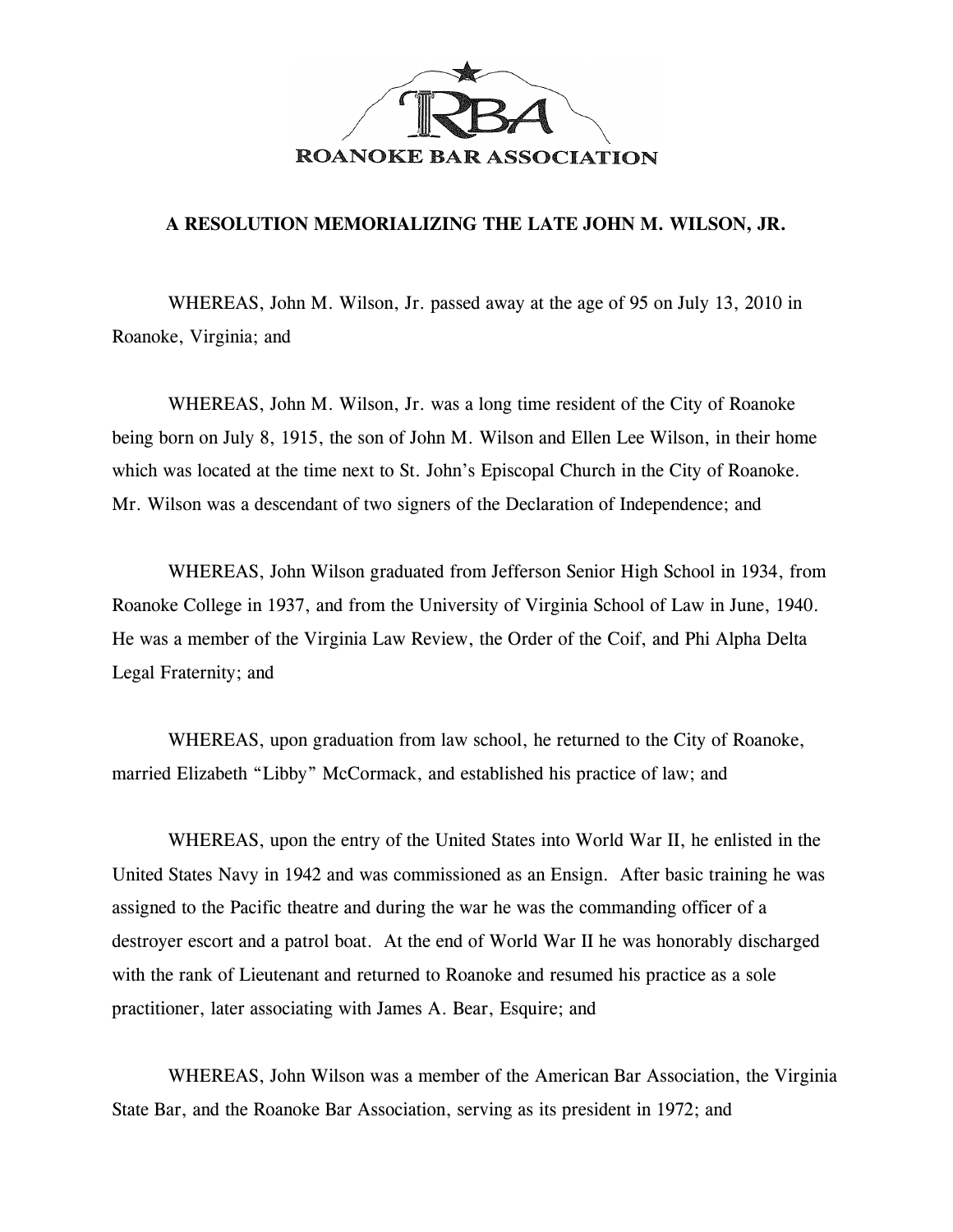WHEREAS, John Wilson was an active member of St. John's Episcopal Church where he taught Sunday school, was a member of its vestry, and served as its treasurer and as one of its trustees. He was Scoutmaster of Boy Scout Troop #17 sponsored by St. John's Episcopal Church for many years; and

WHEREAS, during his career John Wilson was active in civic organizations as a member of the board of the United Way Fund, a member of the Roanoke Businessmen's Club, and a member of the Executive Board of the Blue Ridge Mountain Council, Boy Scouts of America, serving as its president for two years. He was awarded the Silver Beaver Award, the highest award presented to adult volunteers by the Boy Scouts of America; and

WHEREAS, during his career John Wilson for many years was a board member and general counsel of First Federal Savings and Loan Association of Roanoke. He taught business law classes at National Business College. Mr. Wilson enjoyed reading, traveling, hiking in the mountains of Southwest Virginia, tennis, sailing, and gardening. After his retirement from the practice of law in 1987 he and his wife Libby moved to Sarasota, Florida and lived there until Libby passed away in 2001. He then returned to Roanoke to be close to family, friends and the mountains, and resided here until his death. He is survived by his son, John M. Wilson, III and wife, Mary of Richmond, Virginia; his daughter, Anne Wilson of Roanoke, Virginia; and his granddaughters, Laura Lee Wilson and Nadine Welch Heyman.

NOW, THEREFORE, be it resolved, that the Roanoke Bar Association laments the passing of John M. Wilson, Jr. and holds his memory and his contributions to this Association and to the Roanoke Valley in high regard; and

BE IT FURTHER RESOLVED that copies of this resolution be furnished to the Circuit Courts of the City and County of Roanoke, the City of Salem, and to the United States District Court for the Western District of Virginia, Roanoke Division, with motions that this resolution be spread of record in the common law order books of those courts, and that copies of this resolution be furnished to the family of John M. Wilson, Jr. to communicate unto them the esteem in which the Roanoke Bar Association holds Mr. Wilson and his memory and the association's sorrow at his passing.